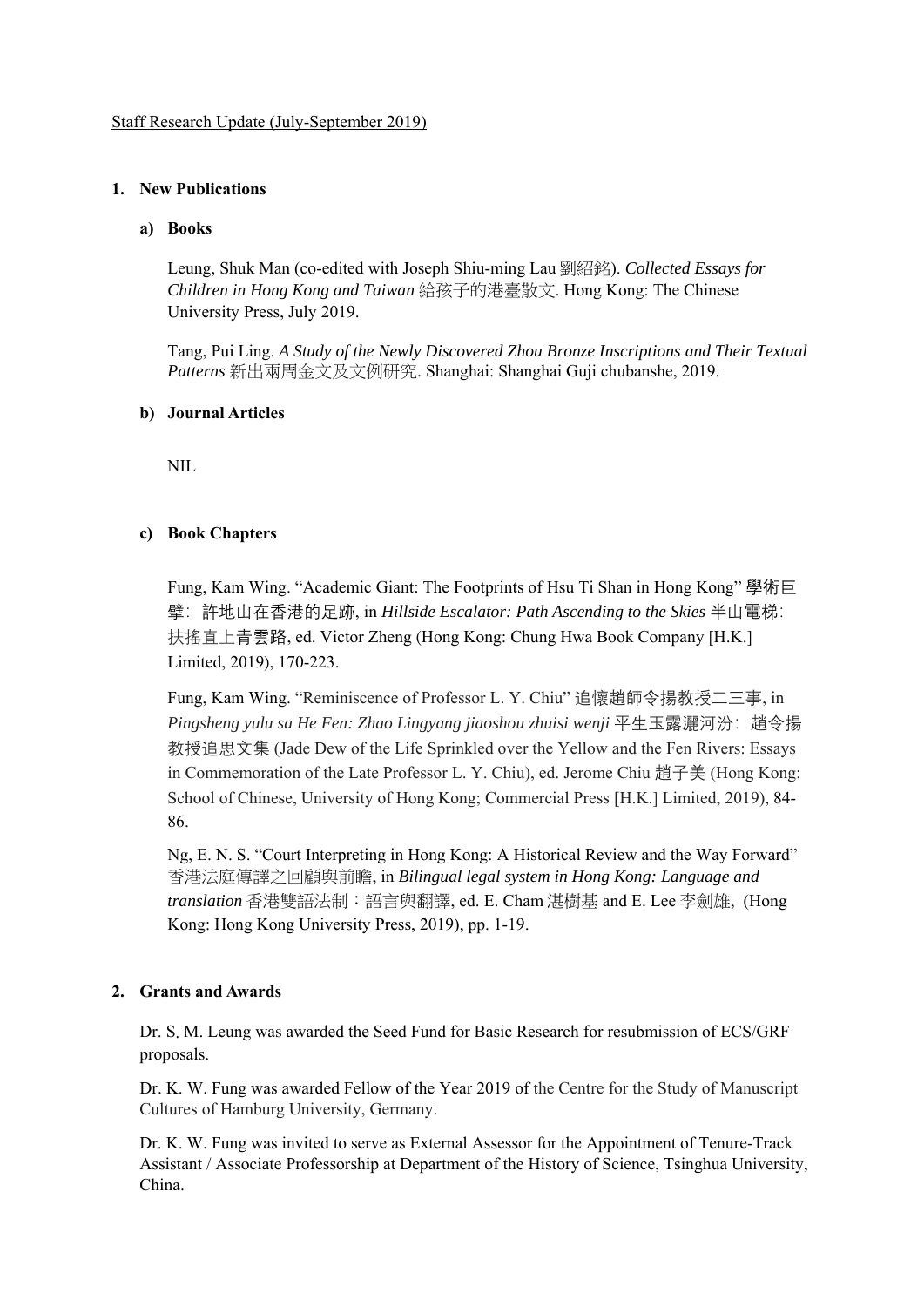Prof. C. Wu was awarded the Sino-British Fellowship Trust Visitorships 2019-20.

# **3. Invited Lectures/ Talks**

Fung, Kam Wing. "Between Philosophy and Literature: Some Reflections on Translating Chinese Culture: With special references to Chinese Way of Thinking and Chinese Geomancy", Keynote Speech delivered at the "The China Academy of Translation (CATL) Workshop on Translating Chinese Culture", jointly organized by China Academy of Translation, Translators Association of China, Foreign Affairs Office of the People's Government of Gansu Province and Dunhuang Academy of China, Dunhuang, China, August 9, 2019.

Leung, Shuk Man. "Hong Kong Essays," HKTDC Hong Kong Book Fair, 22, July 2019.

Leung, Shuk Man. "Hong Kong Keywords," HKTDC Hong Kong Book Fair, 22 July 2019.

Lin, Pei-yin. *Positioning Taiwan in a Global Context: Being and Becoming* book chapter talk "Positioning 'Taiwanese Literature' to the World: Taiwan as Represented and Perceived in English Translation", National Taiwan University, September 5, 2019.

Lin, Pei-yan. "衍射的國族論述:皇民化時期殖民地台灣的民俗與文學書寫", Institute of Chinese Literature and Philosophy, Academia Sinica, September 9, 2019.

TANG, Siufu. 'Xunzi's Confucianism: Ritual as Self-Creation.' Summer Workshop Program in Chinese Studies, Sinological Development Charitable Foundation (SDCF). July 26, 2018. The Chinese University of Hong Kong.

#### **4. Conference Presentations**

Fung, Kam Wing. "Mapping Reality and Virtuality: Paintings, Maps and Hydrographical Surveying about British and American Settlements of the Shanghai Bund, 1845-1860", paper presented at "The 29th International Cartographic Conference (ICC2019)", organized by International Cartographic Conference Association, Tokyo, July 15-20, 2019.

Fung, Kam Wing. "The Marāghah Observatory and The Spread of Islamic Scientific Instruments in Yuan and Ming China", paper presented at "International Symposium on Dunhuang Studies and Translation", jointly organized by Dunhuang Academy of China; Academy of Contemporary China and World Studies; Sinological Development Charitable Foundation Limited, Dunhuang, China, August 8-10, 2019.

Fung, Kam Wing. "Aviation Meteorological Observation of the Japanese Empire and Its Colonies (1925-1945)", paper presented at "The 15th International Conference on the History of Science in East Asia (ICHSEA 2019)", jointly organized by International Society for the History of East Asian Science, Technology and Medicine and Chonbuk National University, Jeonju, South Korea, August 19-23, 2019.

Fung Kam Wing. "Surveying Manuscripts and Instruments of Kaga no Kuni in Mid-and-Late Tokugawa Japan", paper presented at "International Symposium on From Medieval to Pre